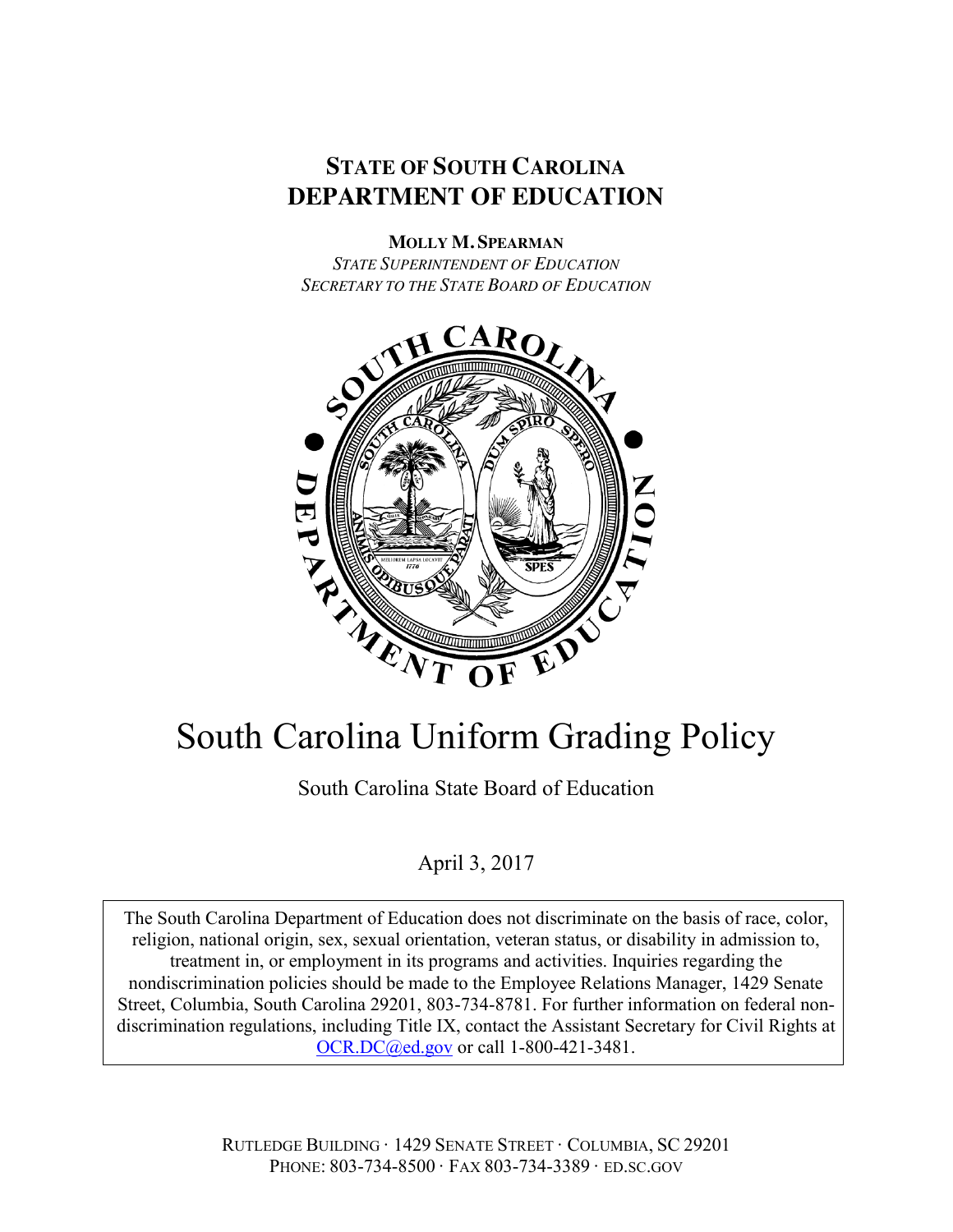# **Contents**

| South Carolina Uniform Grading Policy<br>April 4, 2017<br>Contents | 1 |
|--------------------------------------------------------------------|---|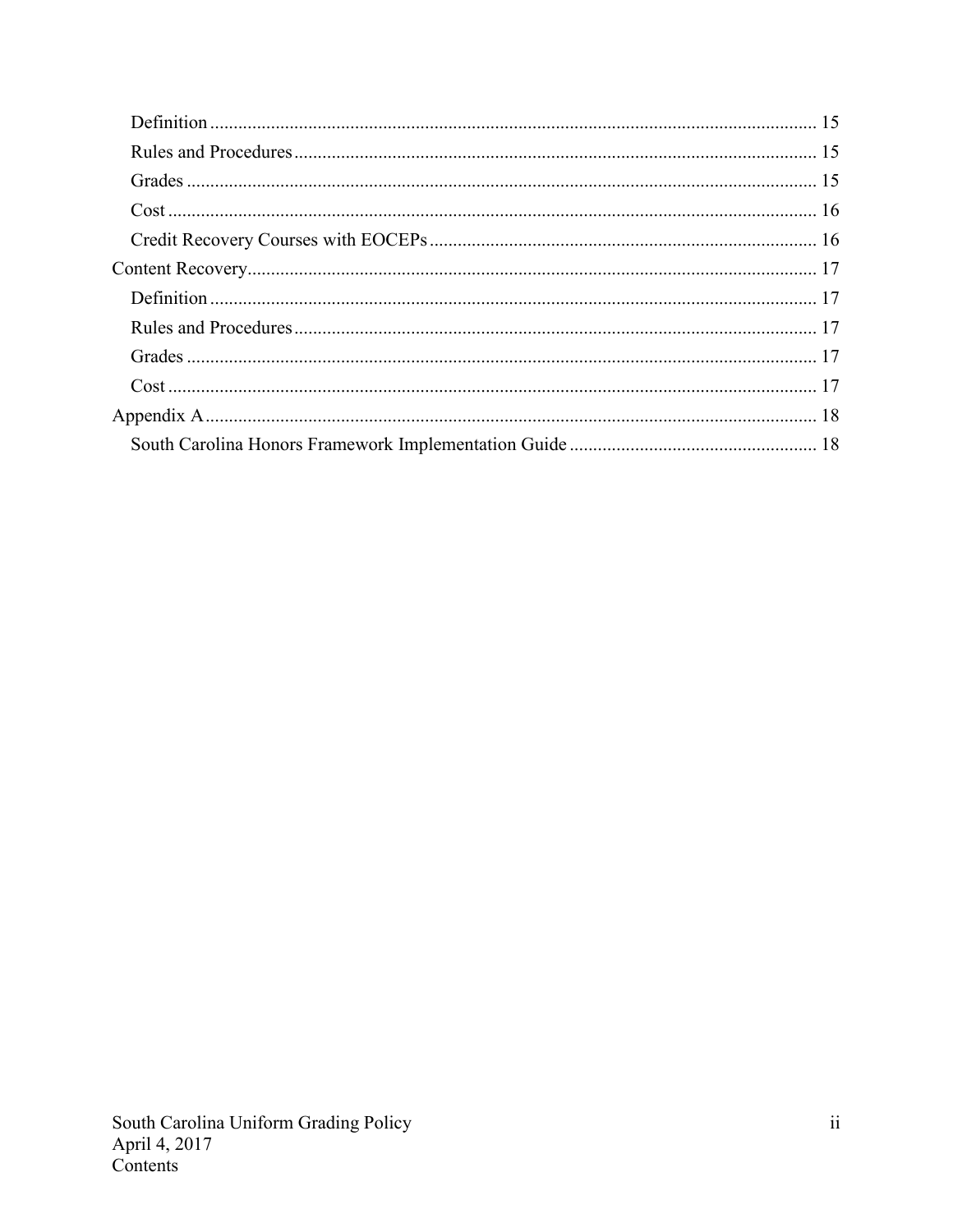# **The Legislative Mandate**

S.C. Code Ann. § 59-5-68 (2004) reads as follows:

The General Assembly finds that given the fact the State provides substantial financial academic assistance to students of the State based on cumulative grade point averages and districts currently use a variety of grading scales, it is in the best interest of the students of South Carolina for a uniform grading scale to be developed and adopted by the State Board of Education to be implemented in all public schools of the State. Therefore, the State Board of Education is directed to establish a task force comprised of superintendents, principals, teachers, and representatives of school boards and higher education no later than June 30, 1999. The task force shall make recommendations to the board including, but not limited to, the following: consistent numerical breaks for letter grades; consideration of standards to define an honors course; appropriate weighting of courses; and determination of courses and weightings to be used in the calculation of class rank. The task force shall report its findings to the State Board of Education no later than December 1, 1999. The State Board of Education shall then adopt and school districts of the State shall begin using the adopted grading scale no later than the 2000–2001 school year.

The State Board of Education (SBE) adopted a Uniform Grading Policy (UGP) for South Carolina's public schools in December 1999. That policy, which applied to all students who first enrolled in the ninth grade in the 2000–01 school year, was revised in 2007, 2016 (tenpoint scale), and 2017. The particulars of the state's revised Uniform Grading Policy are set forth in the pages that follow here.

The new uniform grading scale and the system for calculating grade point averages (GPAs) and class rank will be effective for all students beginning in the 2016–17 school year. Other 2017 changes made to the UGP will take effect in the 2017–18 and later school years.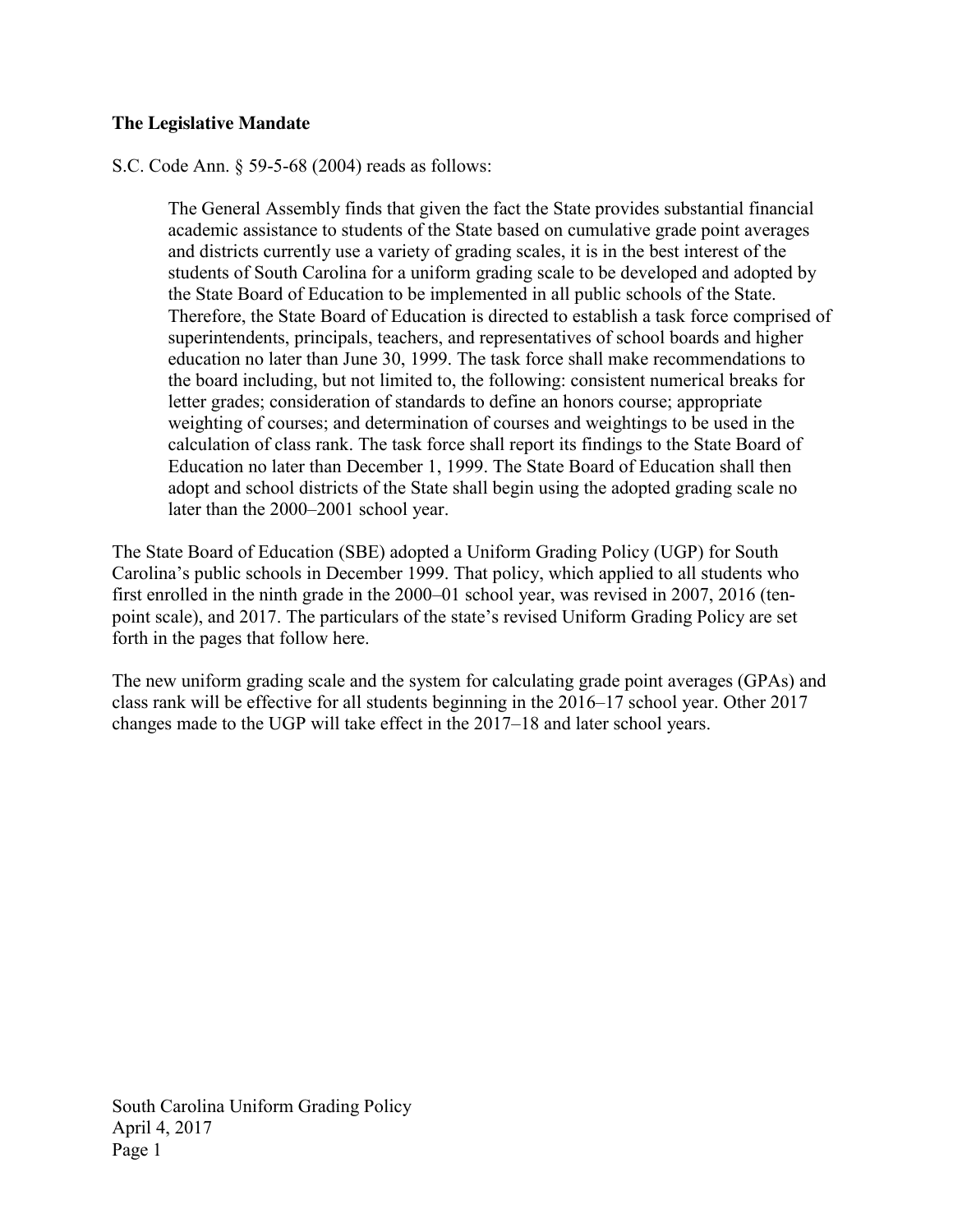# **Table A**

*Grade Point Conversion Chart*

7 Point Scale–2009

Note: This Grade Point Conversion Chart is for REFERENCE ONLY as counselors and registrars' transcribe grades for courses taken prior to 2016.

| <b>South Carolina Uniform Grading Scale Conversions</b> |                         |                     |                                    |                                      |  |
|---------------------------------------------------------|-------------------------|---------------------|------------------------------------|--------------------------------------|--|
| <b>Numerical</b><br><b>Average</b>                      | <b>Letter</b><br>Grade  | <b>College Prep</b> | <b>AP/IB/Dual</b><br><b>Honors</b> |                                      |  |
| 100                                                     | A                       | 4.875               | 5.375                              | <b>Credit</b><br>$\overline{5}$ .875 |  |
| 99                                                      | A                       | 4.750               | 5.250                              | 5.750                                |  |
| 98                                                      | A                       | 4.625               | 5.125                              | 5.625                                |  |
| 97                                                      | A                       | 4.500               | 5.000                              | 5.500                                |  |
| 96                                                      | A                       | 4.375               | 4.875                              | 5.375                                |  |
| 95                                                      | A                       | 4.250               | 4.750                              | 5.250                                |  |
| 94                                                      | A                       | 4.125               | 4.625                              | 5.125                                |  |
| $\overline{93}$                                         | $\overline{A}$          | 4.000               | 4.500                              | 5.000                                |  |
| 92                                                      | $\overline{B}$          | 3.875               | 4.375                              | 4.875                                |  |
| 91                                                      | $\overline{B}$          | 3.750               | 4.250                              | 4.750                                |  |
| 90                                                      | B                       | 3.625               | 4.125                              | 4.625                                |  |
| 89                                                      | B                       | 3.500               | 4.000                              | 4.500                                |  |
| 88                                                      | $\overline{B}$          | 3.375               | 3.875                              | 4.375                                |  |
| $\overline{87}$                                         | $\overline{B}$          | 3.250               | 3.750                              | 4.250                                |  |
| 86                                                      | $\overline{B}$          | 3.125               | 3.625                              | 4.125                                |  |
| 85                                                      | $\overline{B}$          | 3.000               | 3.500                              | 4.000                                |  |
| 84                                                      | $\overline{\rm C}$      | 2.875               | 3.375                              | 3.875                                |  |
| 83                                                      | $\overline{C}$          | 2.750               | 3.250                              | 3.750                                |  |
| 82                                                      | $\overline{\rm C}$      | 2.625               | 3.125                              | 3.625                                |  |
| 81                                                      | $\overline{\rm C}$      | 2.500               | 3.000                              | 3.500                                |  |
| $\overline{80}$                                         | $\overline{\rm C}$      | 2.375               | 2.875                              | 3.375                                |  |
| 79                                                      | $\overline{\mathsf{C}}$ | 2.250               | 2.750                              | 3.250                                |  |
| 78                                                      | $\overline{\rm C}$      | 2.125               | 2.625                              | 3.125                                |  |
| 77                                                      | $\overline{\rm C}$      | 2.000               | 2.500                              | 3.000                                |  |
| 76                                                      | $\overline{\text{D}}$   | 1.875               | 2.375                              | 2.875                                |  |
| $\overline{75}$                                         | $\overline{\text{D}}$   | 1.750               | 2.250                              | 2.750                                |  |
| 74                                                      | D                       | 1.625               | 2.125                              | 2.625                                |  |
| 73                                                      | D                       | 1.500               | 2.000                              | 2.500                                |  |
| $\overline{72}$                                         | D                       | 1.375               | 1.875                              | 2.375                                |  |
| $\overline{71}$                                         | D                       | 1.250               | 1.750                              | 2.250                                |  |
| 70                                                      | D                       | 1.125               | 1.625                              | 2.125                                |  |
| 69                                                      | F                       | 1.000               | 1.500                              | 2.000                                |  |
| 68                                                      | $\overline{\mathrm{F}}$ | 0.875               | 1.375                              | 1.875                                |  |
| 67                                                      | $\overline{\mathrm{F}}$ | 0.750               | 1.250                              | 1.750                                |  |
| 66                                                      | $\overline{\mathrm{F}}$ | 0.625               | 1.125                              | 1.625                                |  |
| $\overline{65}$                                         | $\overline{\mathrm{F}}$ | 0.500               | 1.000                              | 1.500                                |  |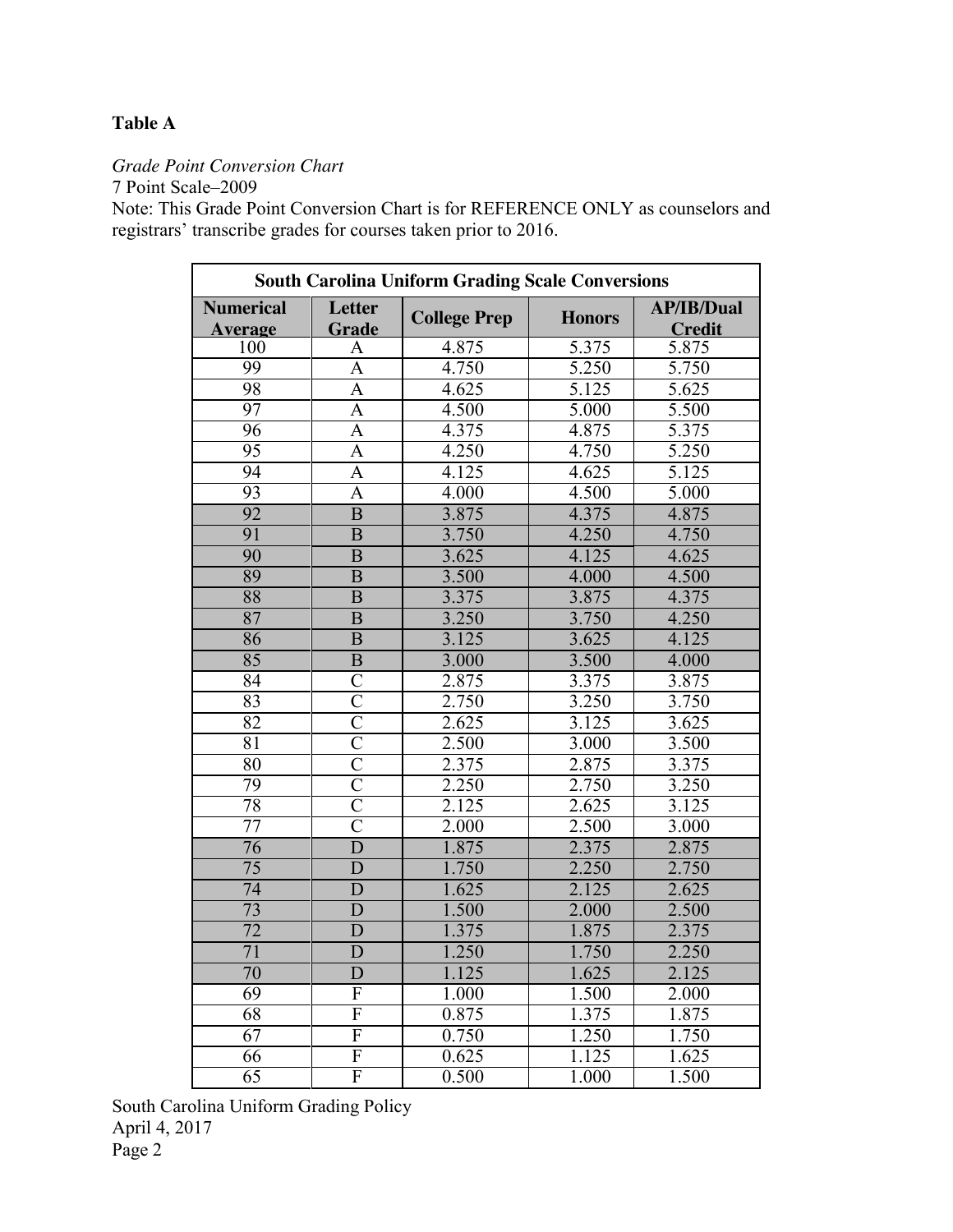| 64       |    | 0.375 | 0.875 | 1.375 |
|----------|----|-------|-------|-------|
| 63       |    | 0.250 | 0.750 | 1.250 |
| 62       |    | 0.125 | 0.625 | 1.125 |
| $0 - 6i$ |    | 0.000 | 0.000 | 0.000 |
| 61       | FA | 0.000 | 0.000 | 0.000 |
| 61       | WF | 0.000 | 0.000 | 0.000 |
|          | WP | 0.000 | 0.000 | 0.000 |

*Grade Point Conversion Chart* 10 Point Scale–2016

| <b>South Carolina Uniform Grading Scale Conversions</b> |                    |                                                           |           |                         |  |  |
|---------------------------------------------------------|--------------------|-----------------------------------------------------------|-----------|-------------------------|--|--|
| <b>Numerical</b>                                        | <b>Letter</b>      | <b>College Prep</b><br><b>Honors</b><br><b>AP/IB/Dual</b> |           |                         |  |  |
| <b>Average</b>                                          | <b>Grade</b>       | <b>Weighting</b>                                          | Weighting | <b>Credit Weighting</b> |  |  |
| 100                                                     | $\mathbf{A}$       | 5.000                                                     | 5.500     | 6.000                   |  |  |
| 99                                                      | $\overline{A}$     | 4.900                                                     | 5.400     | 5.900                   |  |  |
| $\overline{98}$                                         | $\mathbf{A}$       | 4.800                                                     | 5.300     | 5.800                   |  |  |
| 97                                                      | $\mathbf{A}$       | 4.700                                                     | 5.200     | 5.700                   |  |  |
| 96                                                      | $\overline{A}$     | 4.600                                                     | 5.100     | 5.600                   |  |  |
| 95                                                      | $\overline{A}$     | 4.500                                                     | 5.000     | 5.500                   |  |  |
| 94                                                      | $\overline{A}$     | 4.400                                                     | 4.900     | 5.400                   |  |  |
| $\overline{93}$                                         | $\overline{A}$     | 4.300                                                     | 4.800     | 5.300                   |  |  |
| $\overline{92}$                                         | $\overline{A}$     | 4.200                                                     | 4.700     | 5.200                   |  |  |
| 91                                                      | A                  | 4.100                                                     | 4.600     | 5.100                   |  |  |
| 90                                                      | $\mathbf{A}$       | 4.000                                                     | 4.500     | 5.000                   |  |  |
| 89                                                      | $\overline{B}$     | 3.900                                                     | 4.400     | 4.900                   |  |  |
| 88                                                      | B                  | 3.800                                                     | 4.300     | 4.800                   |  |  |
| 87                                                      | B                  | 3.700                                                     | 4.200     | 4.700                   |  |  |
| 86                                                      | $\overline{B}$     | 3.600                                                     | 4.100     | 4.600                   |  |  |
| 85                                                      | B                  | 3.500                                                     | 4.000     | 4.500                   |  |  |
| 84                                                      | B                  | 3.400                                                     | 3.900     | 4.400                   |  |  |
| 83                                                      | B                  | 3.300                                                     | 3.800     | 4.300                   |  |  |
| $\overline{82}$                                         | B                  | 3.200                                                     | 3.700     | 4.200                   |  |  |
| 81                                                      | $\overline{B}$     | 3.100                                                     | 3.600     | 4.100                   |  |  |
| 80                                                      | $\overline{B}$     | 3.000                                                     | 3.500     | 4.000                   |  |  |
| 79                                                      | $\overline{C}$     | 2.900                                                     | 3.400     | 3.900                   |  |  |
| 78                                                      | $\overline{C}$     | 2.800                                                     | 3.300     | 3.800                   |  |  |
| 77                                                      | $\overline{C}$     | 2.700                                                     | 3.200     | 3.700                   |  |  |
| $\overline{76}$                                         | $\overline{\rm C}$ | 2.600                                                     | 3.100     | 3.600                   |  |  |
| 75                                                      | $\overline{C}$     | 2.500                                                     | 3.000     | 3.500                   |  |  |
| 74                                                      | $\overline{C}$     | 2.400                                                     | 2.900     | 3.400                   |  |  |
| 73                                                      | $\overline{C}$     | 2.300                                                     | 2.800     | 3.300                   |  |  |
| 72                                                      | $\overline{C}$     | 2.200                                                     | 2.700     | 3.200                   |  |  |
| 71                                                      | $\overline{C}$     | 2.100                                                     | 2.600     | 3.100                   |  |  |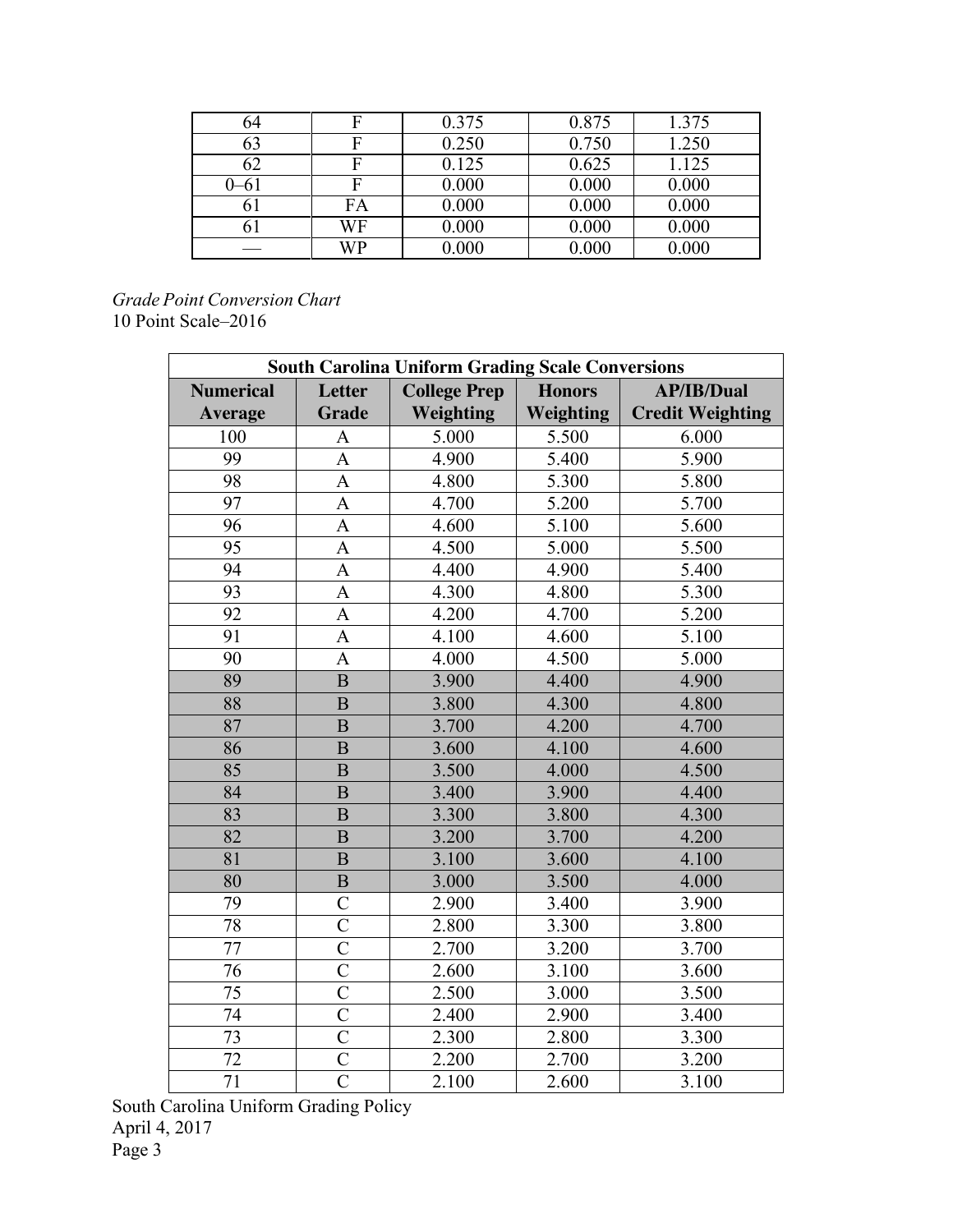| 70       | $\mathcal{C}$             | 2.000 | 2.500 | 3.000 |
|----------|---------------------------|-------|-------|-------|
| 69       | D                         | 1.900 | 2.400 | 2.900 |
| 68       | D                         | 1.800 | 2.300 | 2.800 |
| 67       | D                         | 1.700 | 2.200 | 2.700 |
| 66       | D                         | 1.600 | 2.100 | 2.600 |
| 65       | $\mathbf{D}$              | 1.500 | 2.000 | 2.500 |
| 64       | $\mathbf{D}$              | 1.400 | 1.900 | 2.400 |
| 63       | $\mathbf{D}$              | 1.300 | 1.800 | 2.300 |
| 62       | D                         | 1.200 | 1.700 | 2.200 |
| 61       | $\mathbf{D}$              | 1.100 | 1.600 | 2.100 |
| 60       | $\mathbf{D}$              | 1.000 | 1.500 | 2.000 |
| 59       | ${\bf F}$                 | 0.900 | 1.400 | 1.900 |
| 58       | ${\bf F}$                 | 0.800 | 1.300 | 1.800 |
| 57       | ${\bf F}$                 | 0.700 | 1.200 | 1.700 |
| 56       | $\boldsymbol{\mathrm{F}}$ | 0.600 | 1.100 | 1.600 |
| 55       | ${\bf F}$                 | 0.500 | 1.000 | 1.500 |
| 54       | ${\bf F}$                 | 0.400 | 0.900 | 1.400 |
| 53       | $\mathbf F$               | 0.300 | 0.800 | 1.300 |
| 52       | $\mathbf F$               | 0.200 | 0.700 | 1.200 |
| 51       | F                         | 0.100 | 0.600 | 1.100 |
| $0 - 50$ | F                         | 0.000 | 0.000 | 0.000 |
| 50       | WF                        | 0.000 | 0.000 | 0.000 |
| 50       | FA                        | 0.000 | 0.000 | 0.000 |
|          | WP                        | 0.000 | 0.000 | 0.000 |

# **Courses Carrying High School Units of Credit**

The uniform grading scale and the system for calculating GPAs and class rank will apply to all courses carrying high school units of credit (also known as Carnegie units), including units earned at the middle or junior high school levels.

#### *Middle Level and Junior High Schools*

S.C. Regulation 43-232.I.B permits high school credit for middle school students as follows:

When approved by the principal and the parents, a student promoted to the seventh or eighth grade may take units of ninth grade or higher work for high school credit. The high school courses offered must be limited to core, career and technology education, and foreign language courses that are currently in the 9–12 section of the *Activity Coding System for the Student Information System*.

Pursuant to S.C. Regulation 43-261.C, the SBE may waive this regulation when it would "impede the implementation of an approved district strategic plan or school renewal plan." Some districts have used this waiver provision to award high school credit in middle school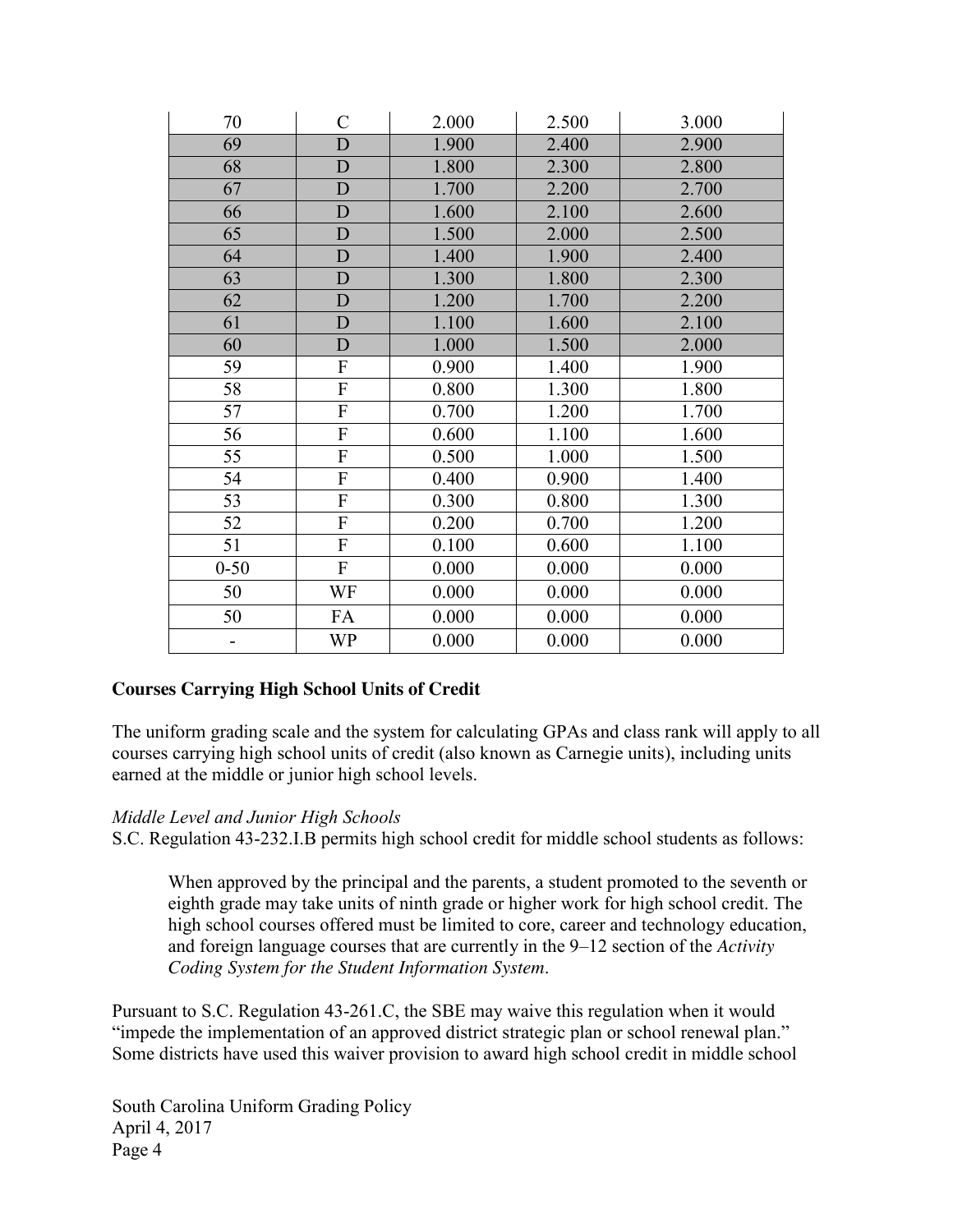beyond the subjects and grades listed in 43-232.I.B. The UGP describes the conditions and rigor for when it is appropriate to award this credit.

Middle school students who are accelerated beyond middle school level courses must demonstrate the ability and developmental readiness to accelerate based upon criteria established by the local district that provide clear standards for accelerating the student above grade level in a given course. The number of high school credits permitted at the middle school or junior high school level is a local decision.

Courses receiving high school credit must be legitimate high school courses from the state *Activity Coding System* manual and must reflect full coverage of the standards associated with the high school course. A middle school may not use middle school courses with middle school standards to count for high school credit. It is expected that students taking courses for high school credit have been taught and have mastered the middle school level standards prior to taking the courses for high school credit. All courses for which a middle school student has received high school credit from an accredited public school (both in and out of district), will transfer with the student and must be transcribed to conform with the South Carolina UGP.

# *Reporting*

All report cards and transcripts will use numerical grades for courses carrying high school units of credit. Transcripts and report cards will specify the course title and the level or type of course the student has taken (e.g., English 1, Algebra 2 honors, AP U.S. History). The current grading scale must be printed on the report card and all official transcripts.

# **Honors Courses**

Honors courses, which extend and deepen the opportunities provided by courses at the high school level, are designed for students exhibiting superior abilities in the particular content area. The honors curriculum places emphasis on critical and analytical thinking, rational decision making, and inductive and deductive reasoning. The goal of the UGP as to honors courses is to be rigorous and uniform while allowing for local decision-making.

# *Determining Honors Weighting*

Beginning in 2017–18, all new courses that are assigned honors weighting must meet the criteria in the *SC Honors Framework* (Appendix A). Previous courses approved for honors weighting before 2017–18 may be re-examined with the *SC Honors Framework* criteria per local decision. The district should retain evidence that all honors courses meet the criteria of the *SC Honors Framework* and provide such evidence as requested by the South Carolina Department of Education (SCDE). Physical Education courses are not eligible to receive honors weight.

Students taking courses for high school credit in the middle school or junior high school grade levels may receive honors weighting when calculating the high school GPA. If so, evidence must be retained by the district and presented to the SCDE upon request that these courses meet the criteria of the *SC Honors Framework* to ensure rigor and comparability across the state.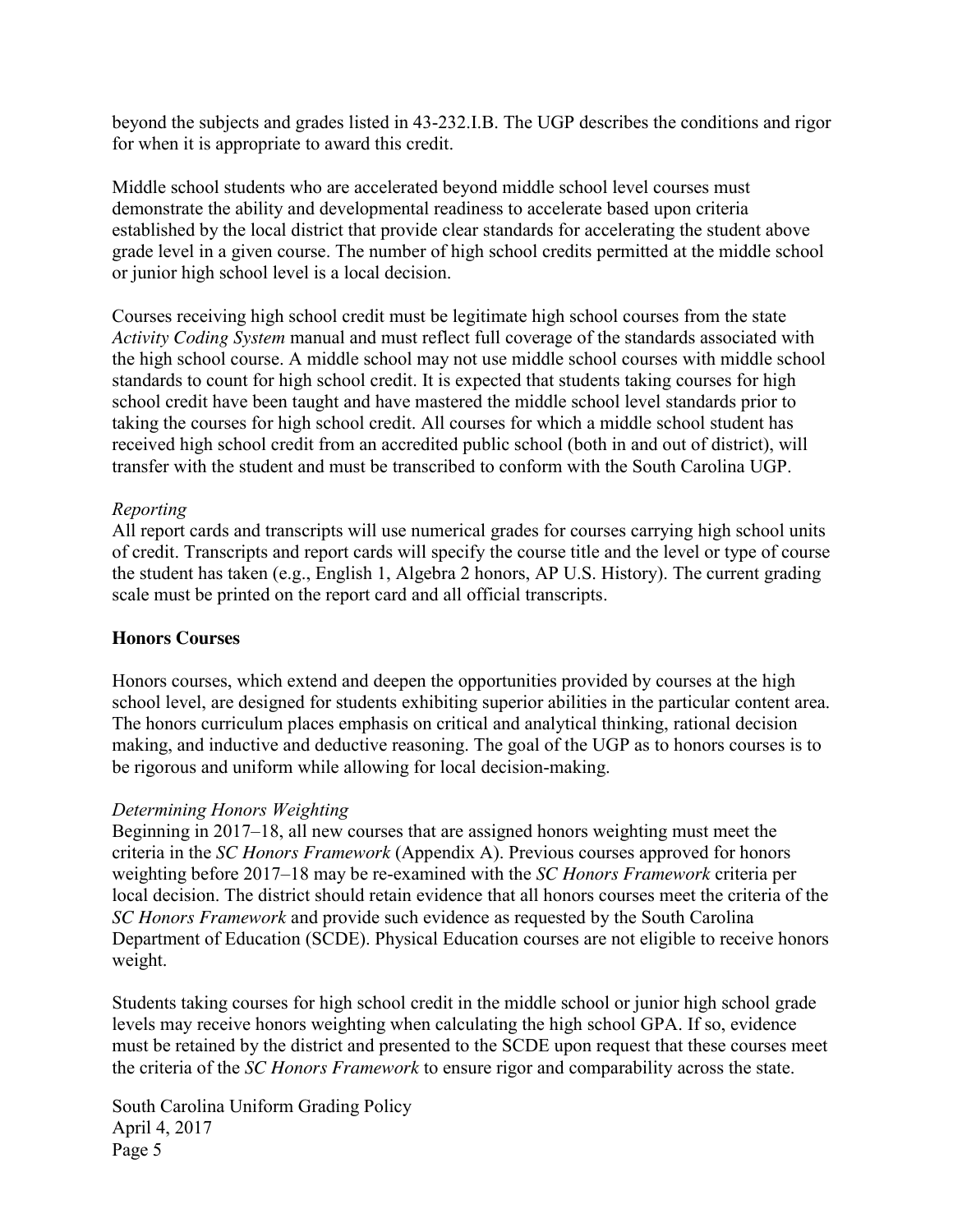To receive honors weighting, local-board-approved honors courses must be developed and evaluated using the *SC Honors Framework* . It is the role of the local board to ensure that all elements in the framework are adhered to when the course is taken for initial board approval. The district should retain evidence that the honors course framework was applied to the development of the course. Courses (and supporting evidence) may be audited by the SCDE in the desk audit and full accreditation audit cycles.

School districts may designate honors courses and give the assigned weighting under the following conditions:

- A. There must be evidence that the honors-level course represents extension, acceleration, and enrichment of the South Carolina College Preparatory (CP) level course study. Curriculum should indicate depth in rigor, complexity, challenges, and creativity beyond the CP level course as outlined in the *Profile of the South Carolina Graduate*.
- B. There must be evidence of appropriate differentiation in instructional practices for advanced learners that will enhance the delivery of instruction while strengthening the components outlined in the *Profile of the South Carolina Graduate*.
- C. There must be evidence that purposeful assessment practices align with the honors level curriculum and instructional best practices, to include pre-assessment, formative assessment, and summative assessment.

These conditions are further described in the *SC Honors Framework*, Appendix A. One half of a quality point (.5) is added to the CP weighting for honors courses that have evidence of meeting the three criteria listed above.

These criteria apply to all honors courses, including those offered online and in nontraditional settings.

# *Transferring Courses with Honors Weight*

All courses receiving honors weight from in-state and out-of-state public schools must be transcribed at honors weight even if the same honors course is not offered at the receiving school.

Home school, private school, or out-of-state non-public charter school students shall have the opportunity to provide evidence of work to be considered for honors weighting when transferring to a public school. The district shall have the right to evaluate evidence provided by the parent or student before transcribing the course(s) at honors weight. The receiving school may use the *SC Honors Framework* criteria to evaluate such evidence. The receiving school makes the final decision on whether to award the honors weighting. The SCDE advises districts to adopt a policy for accepting units of credit from home school, private school, or out-of-state non-public charter school for consistency.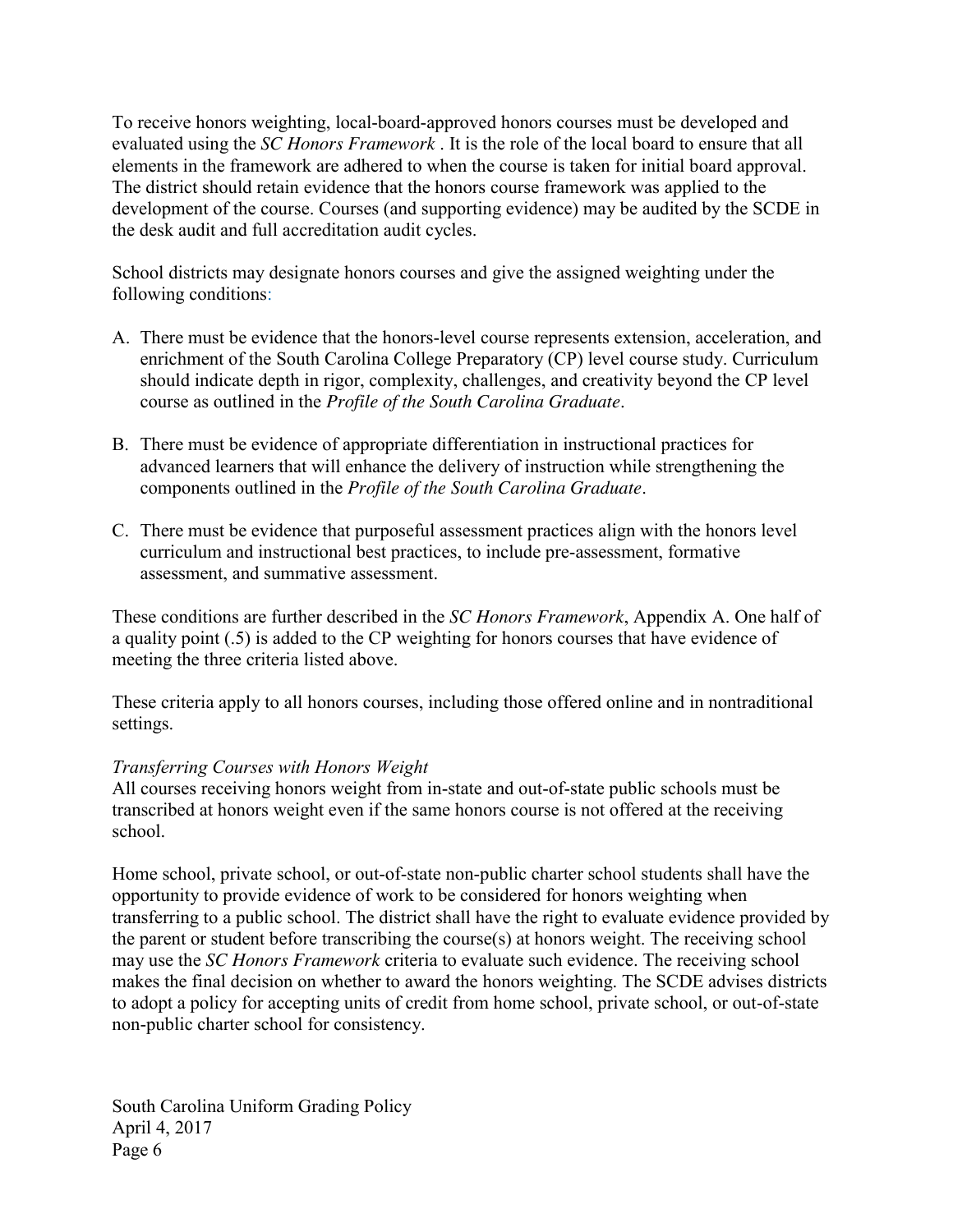# **Dual Credit Courses**

Dual credit courses—whether they are taken at the school where the student is enrolled or at a postsecondary institution—are those courses for which the student has been granted permission by his or her home school to earn both high school units of credit and college credit. One quality point may be added to the CP weighting for dual credit courses that are applicable to baccalaureate degrees, associate degrees, or certification programs that lead to an industry credential offered by accredited institutions per established district articulation agreements (see SBE Regulation 43-234, Defined Program, Grades 9–12, and Regulation 43-259, Graduation Requirements).

# *Earning Dual Credit*

Permission must be granted by the student's home high school prior to the student's taking the dual credit course to earn both a unit for high school credit and college credit. Students taking dual credit courses are building two transcripts: the institution of higher education (IHE) transcript and the high school transcript. For example, if a student receives a final numeric grade of 92 in a dual credit course, the final numerical average should be transcribed on the high school transcript and correlated to the high school GPA quality points associated with that numerical average. The IHE GPA quality points for the college transcript may be different for the same numerical grade in the course when the IHE rules regarding quality points on the college transcript differ.

# *Dual Credit Articulation Agreements*

To award dual credit, districts must develop detailed articulation agreements with partner IHEs, whether two-year or four-year colleges or technical colleges, that clearly outline the specific courses that will be allowed for dual credit. Students may not take college courses on their own time at an institution of higher education with the expectations that the course would be transcribed back to the high school transcript without first consulting the district to determine if the course is a part of the articulated agreement between the high school and IHE.

Dual credit articulation agreements between the home high school and the partner institution of higher education shall provide a transcript to document a final grade. When possible, a numerical average of zero to 100 should be provided to the high school for the purpose of recording a final grade for the high school transcript. If the numeric grade is not possible, the UGP conversion rule for other grades will be applied.

College remediation and orientation courses may not be awarded the additional quality point above CP weighting (i.e., dual credit weight). Districts also have authority in their articulation agreements to define other courses offered by a college that may not be articulated back to the high school transcript above CP weighting.

#### *Transferring dual credit courses*

Dual credit courses taken in South Carolina may earn 1.0 quality point weighting above CP pending the district's articulation agreement with the institution of higher education. All dual credit courses earned in South Carolina should be transcribed with the 1.0 quality point weight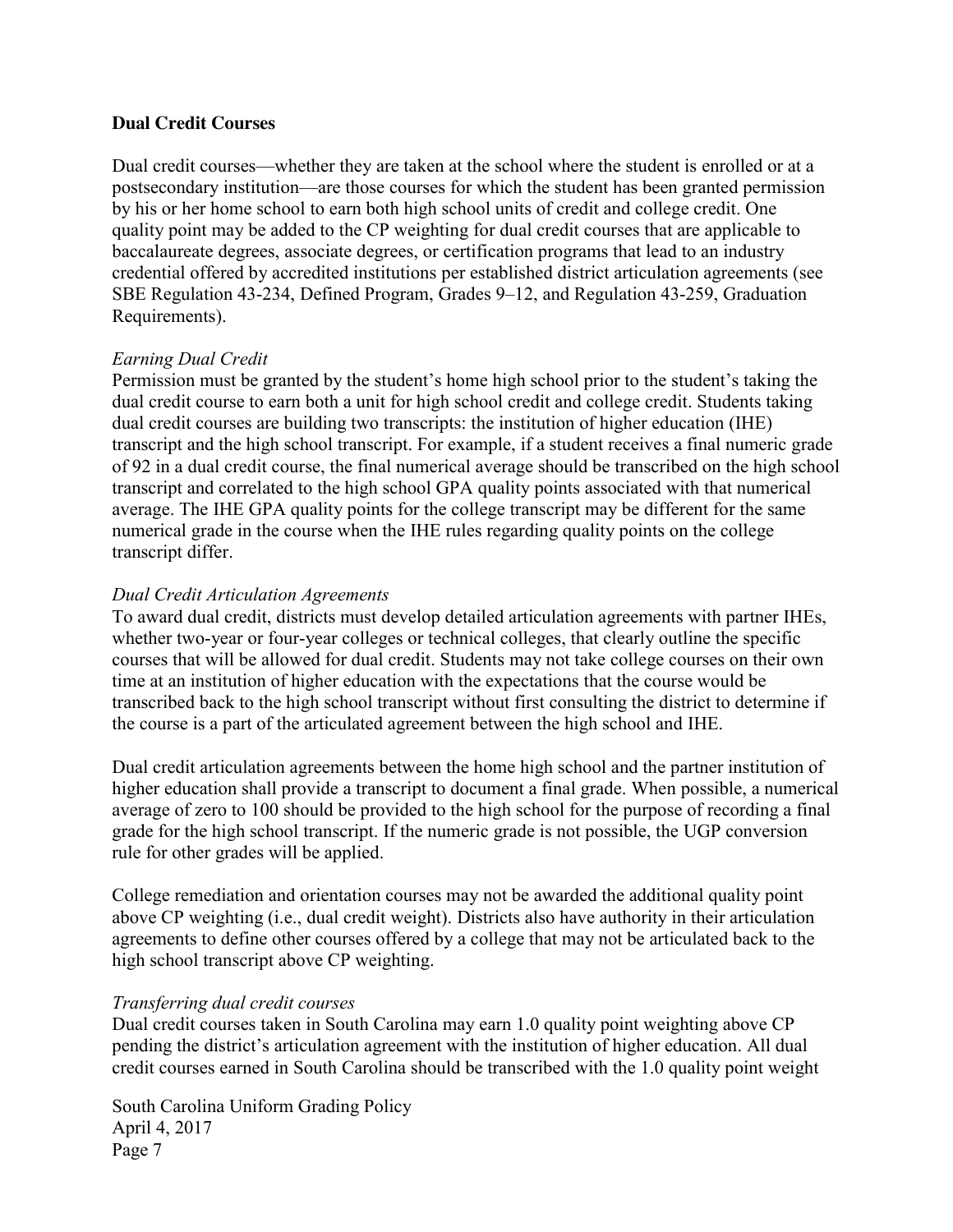when the student transfers to a new school. Dual credit courses earned out of state may or may not carry quality point weightings. When a student transfers, the weight applied at the sending institution according to that state's regulations will be applied on the transcript in the receiving South Carolina high school. A high school should NOT change the weight of a dual credit course to match South Carolina's process when they transcribe the course.

# **Advanced Placement and International Baccalaureate Courses**

The following criteria apply to the College Board's Advanced Placement (AP) courses and to high school International Baccalaureate (IB) courses—including those offered online and in other nontraditional settings and those recorded on a transcript from an out-of-state school that is accredited under the regulations of the board of education of that state or the appropriate regional accrediting agency: the New England Association of Colleges and Schools, the Middle States Association of Colleges and Schools, the Southern Association of Colleges and Schools, the North Central Association of Colleges and Schools, the Western Association of Colleges and Schools, or the Northwest Association of Colleges and School (as specified in SBE Regulation 43-273, Transfers and Withdrawals).

- Only AP or IB courses can be awarded a full quality point above the CP weighting. Seminar or support courses for AP or IB may be weighted as honors but not as AP or IB courses.
- An AP course can carry only one credit with the additional quality point above CP.
- A standard-level (SL) IB course can carry only one quality point weighting per course. A higher-level (HL) IB course requires a minimum of 240 hours of instruction (or two courses) and may also receive one quality point weighting per course (i.e., two weighted credits).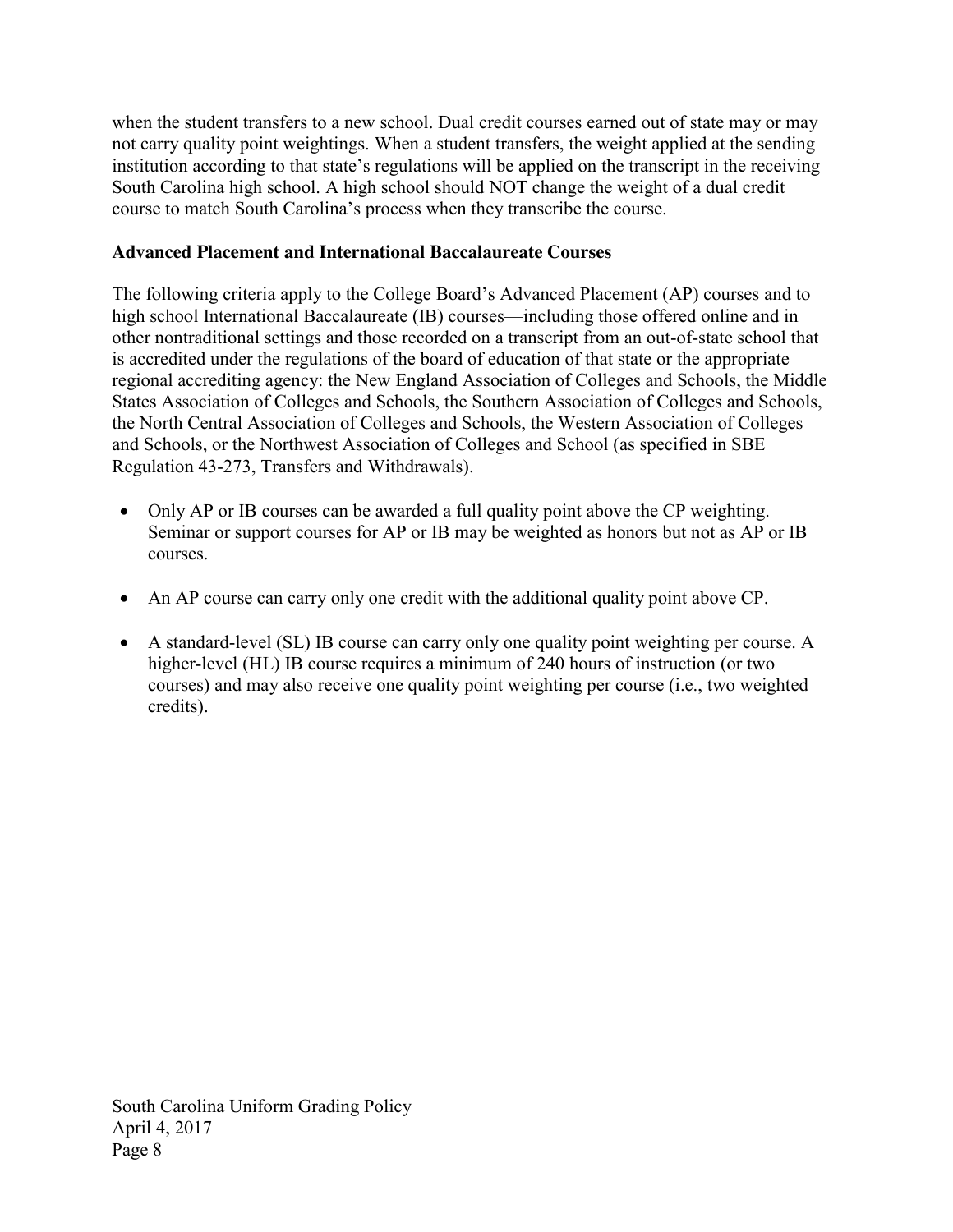#### **Table B**

*Computing Grade Point Averages (CGPA)* 7 Point Scale–2009 Note: This CGPA Chart is for REFERENCE ONLY as counselors and registrars' transcript grades for courses taken prior to 2016.

All South Carolina public schools will use the following formula to compute all GPAs: GPA = sum (quality points  $\times$  units)  $\div$  sum of units attempted

#### **STUDENT EXAMPLE**

| <b>Course Taken Numerical</b> | Average | <b>Quality</b><br><b>Points</b> | Unit |
|-------------------------------|---------|---------------------------------|------|
| English 1                     | 91      | 3.750                           |      |
| Algebra 1                     | 87      | 3.250                           |      |
| Physical Science              | 94      | 4.125                           |      |
| World Geography, Honors       | 83      | 3.250                           |      |
| Physical Education            | 92      | 3.875                           | .5   |
| French 1                      | 84      | 2.875                           |      |

#### **COMPUTATION**

| <b>Quality Points</b> |          | <b>Units</b> |     |        |
|-----------------------|----------|--------------|-----|--------|
| 3.750                 | $\times$ | 1.0          |     | 3.750  |
| 3.250                 | $\times$ | 1.0          | $=$ | 3.250  |
| 4.125                 | $\times$ | 1.0          | $=$ | 4.125  |
| 3.250                 | $\times$ | 1.0          | $=$ | 3.250  |
| 3.875                 | $\times$ | -5           | $=$ | 1.9375 |
| 2.875                 | $\times$ | 1.0          |     | 2.875  |
|                       |          |              |     |        |

sum of units attempted  $\overline{5.5}$  **19.1875** sum of quality points  $\times$  units

sum of (quality points  $\times$  units) divided by sum of units attempted, truncated to 3 decimal places

| $19.1875 \div 5.5$ | truncated 3.488636 to 3.488 |
|--------------------|-----------------------------|
|--------------------|-----------------------------|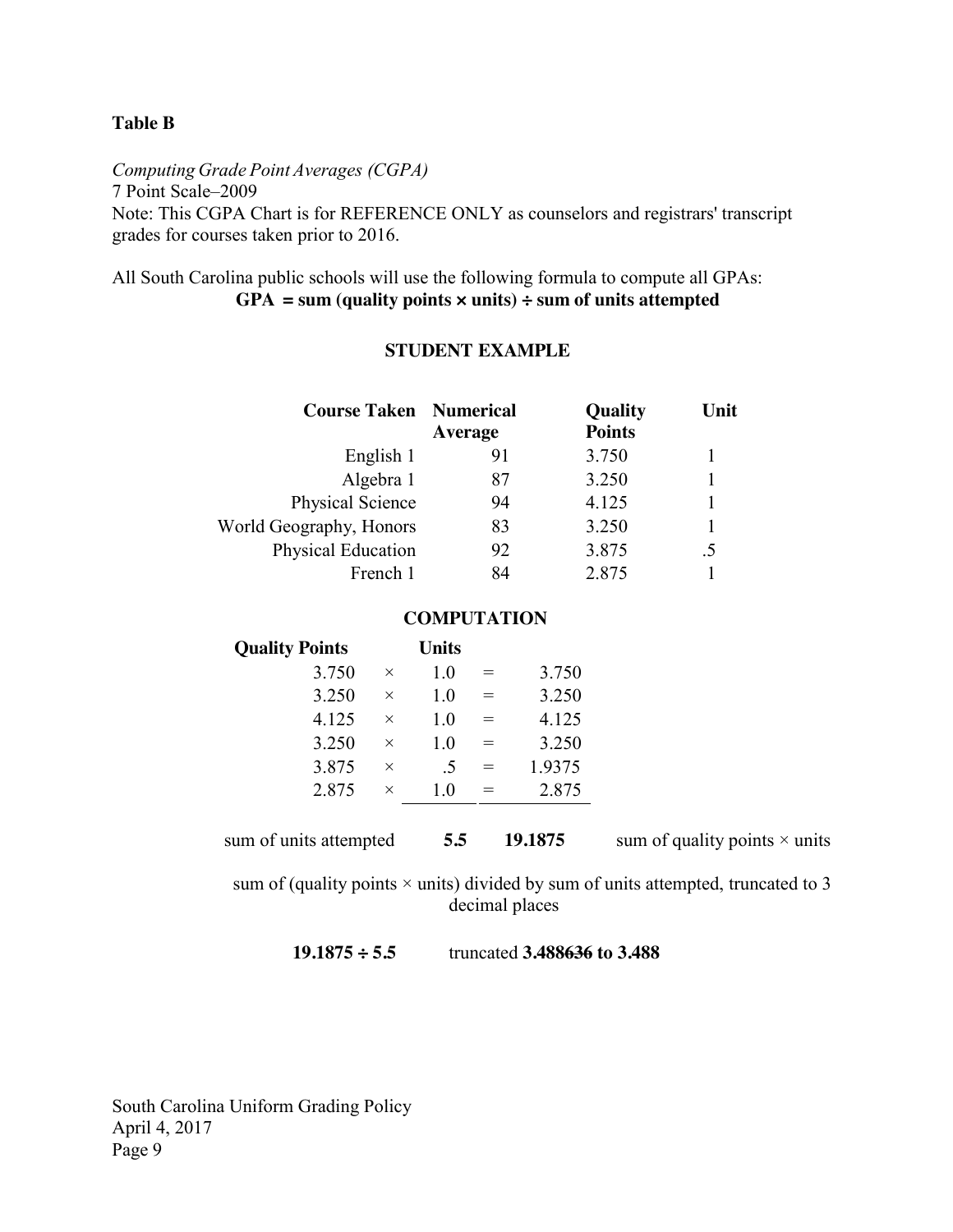*CGPA* 10 Point Scale–2016

#### **STUDENT EXAMPLE**

|                         | <b>Course Taken</b> Numerical Average | <b>Quality Points</b> | Unit |
|-------------------------|---------------------------------------|-----------------------|------|
| English 1               | 91                                    | 4.100                 |      |
| Algebra 1               | 87                                    | 3.700                 |      |
| Physical Science        | 94                                    | 4.400                 |      |
| World Geography, Honors | 83                                    | 3.300                 |      |
| Physical Education      | 92                                    | 4.200                 |      |
| French 1                | 84                                    |                       |      |

#### **COMPUTATION**

| <b>Quality Points</b> |          | <b>Units</b> |          |       |
|-----------------------|----------|--------------|----------|-------|
| 4.100                 | $\times$ | 1.0          | $\equiv$ | 4.100 |
| 3.700                 | $\times$ | 1.0          | $=$      | 3.700 |
| 4.400                 | $\times$ | 1.0          | $=$      | 4.400 |
| 3.300                 | $\times$ | 1.0          | $=$      | 3.300 |
| 4.200                 | $\times$ | 1.0          | $=$      | 4.000 |
| 3.400                 | $\times$ | 1.0          | $=$      | 3.400 |
|                       |          |              |          |       |

sum of units attempted  $\qquad 6.0 \qquad 22.900$  sum of quality points  $\times$  units

sum of (quality points x units) sum of units attempted, truncated to 3 decimal places

**22.900 ÷ 6.0** truncated **3.8166666 to 3.816**

Computations will not be rounded to a higher number.

The establishment of criteria for determining honors graduates, including the valedictorian or salutatorian, is a local decision. Local boards may establish earlier cutoffs (e.g., the seventh semester of high school, the third nine weeks of the senior year) when ranking students for any local purpose. However, class rank for LIFE Scholarships is determined at the conclusion of the spring semester of the senior year.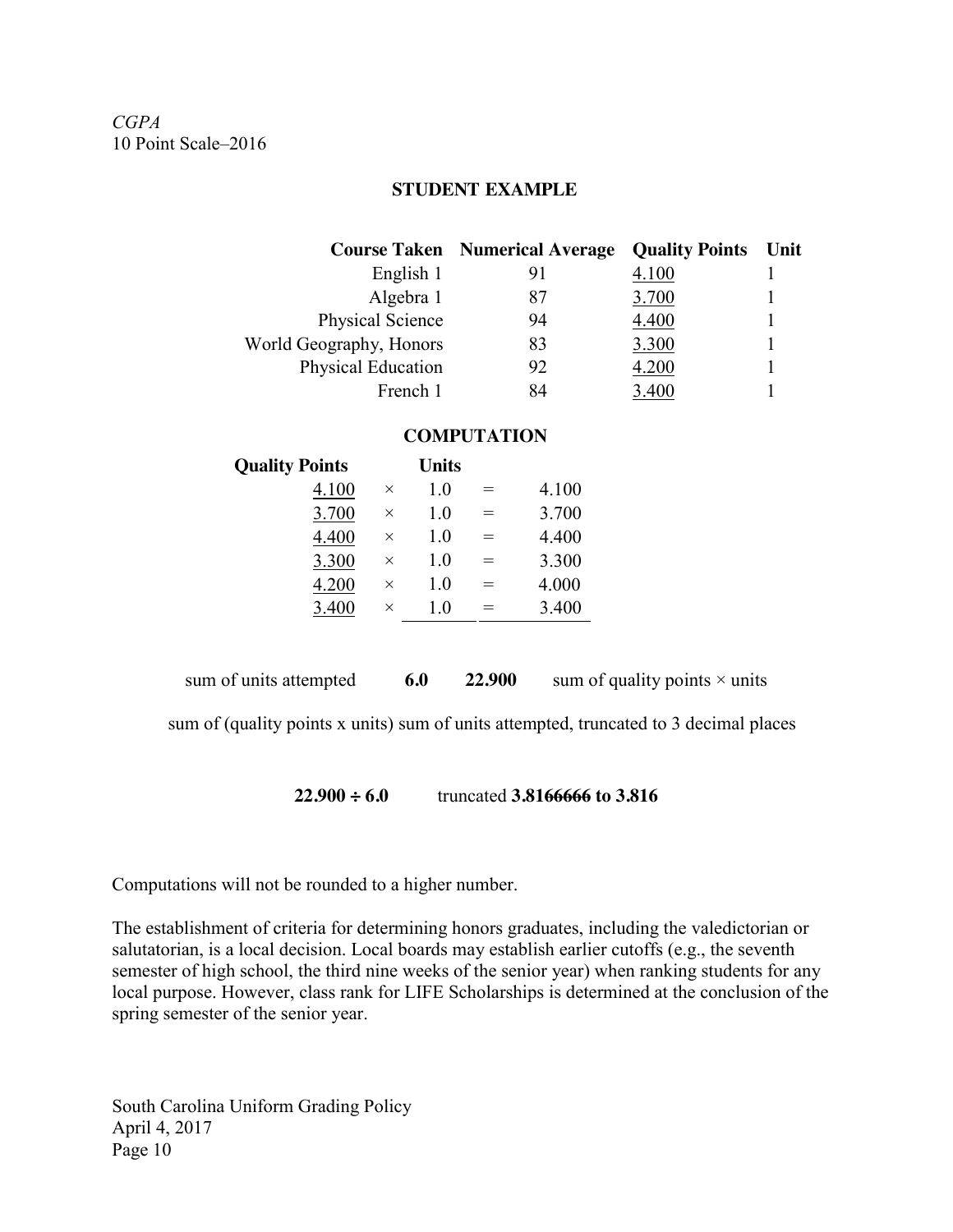# **Converting Grades on Transcripts**

#### *Out-of-State, Non-Public Schools*

When transcripts are received from accredited out-of-state schools (or in state from accredited sources other than the public schools) and numerical averages are provided, those averages must be used in transferring the grades to the student's record. If letter grades with no numerical averages are provided, this conversion will apply:  $A = 95$ ,  $B = 85$ ,  $C = 75$ ,  $D = 65$ ,  $F = 50$ . If the transcript indicates that the student has earned a passing grade in any course in which he or she had a numerical average lower than 60, that average will be converted to a 65 numerical grade on the new scale. See SBE Regulation 43-273 for additional information on transfers and withdrawals.

# *Pass(P)/Fail(F) Grades*

If the transcript shows that the student has earned a grade of P (passing) or F (failing), that grade will be converted to a numerical designation on the basis of information secured from the sending institution as to the appropriate numerical value of the "P" or the "F."

If no numerical average can be obtained from the sending institution on the "F," the grade entered will be a 50.

If no numerical average can be obtained from the sending institution on the "P," the student's cumulative transfer GPA will be calculated and the corresponding number equivalent will be assigned to replace the "P." (For example, if a student transfers with a cumulative GPA of 3.5 on the CP scale, the grade of "P" would be converted to an 85. A grade of "P", in other words, will neither positively nor negatively impact the student's transfer GPA. In the event that the student's cumulative GPA is an "F" and no numerical designation can be obtained by the sending school for the numeric value of the "P," the grade entered will be the lowest passing grade (60). If the sending institution's numeric grade is below 60 but marked as passing, the receiving school should attempt to find out the equivalent letter grade associated with the grade below 60 and apply the rule for that letter grade (For example, if the sending school's  $55 = D$ , then  $D = 65$  at the receiving school).

# *Local Board Approved Courses*

Local board approved courses awarded in a district may be transcribed from the sending school to the receiving school by applying the course code that most closely aligns to the course (i.e., High School 101 from school A could be transcribed as a "social studies elective" in school B). High schools should refer to the *Activity Coding System* Manual for the appropriate transfer course code.

#### *Auditing a Course*

Local boards may establish policy to allow a student to audit a course for no grade. The decision to audit must be made in advance of taking the course and the student must agree to follow all school and classroom attendance, behavior, participation, and course requirements. The course must be marked for "no credit" and "not included in GPA" at the student level. Students who audit a course that requires an End of Course Examination should not take the End-of-Course Examination Program (EOCEP). Districts may develop policy that students auditing an AP or IB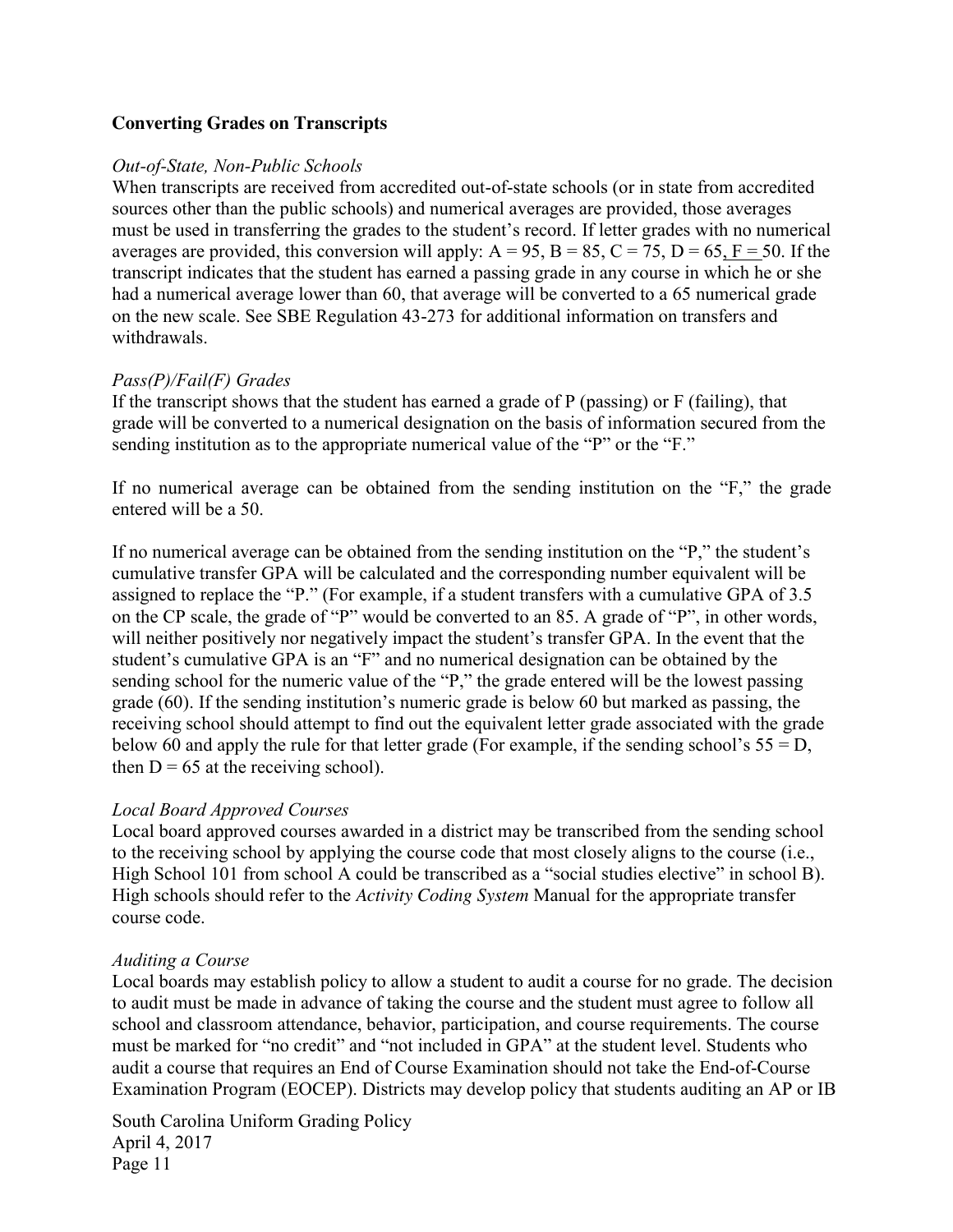course may take the examinations at their own expense since the state only provides funds for students formally enrolled in AP courses. Use the *Activity Coding System* manual for guidance on using course codes for auditing.

# *Home School Grades*

The criteria for accepting transcripts from homeschools are a local decision based on local policy. Districts may consider looking at the homeschool student's transcript with additional supporting evidence such as course syllabi, lesson plans, schedules, textbooks, or other instructional resources to validate course credits coming from homeschools. Homeschool students may have weighted course credits. If so, the district may review supporting evidence from the parent/student or the home school association to justify the weighting. The district may also apply the *SC Honors Framework* to the evidence provided to determine if honors weight can be transferred to the public school transcript. When a course credit coming from a homeschool has no match in the state high school *Activity Coding System* manual, an "elective transfer credit" in the content area may be awarded for that course.

#### *International Grades*

The criteria for accepting international transcripts from international students are a local decision based on local policy. Where there are questions about a particular course, districts may attempt to gather as much course information from the sending school including course syllabi, standards, end of course assessment results, etc., to determine the course credits that are the best match. International students may have a course credit that is awarded at honors weight. If so, the district may review supporting evidence to justify the honors weighting. The district may also apply the *SC Honors Framework* to the evidence provided by the student. When a course credit coming from an international school has no match in the state *Activity Coding System* manual, an "elective transfer credit" in the content area may be awarded for that course. Additional guidance may be obtained from the Office of Federal and State Accountability at the SCDE on an individual basis.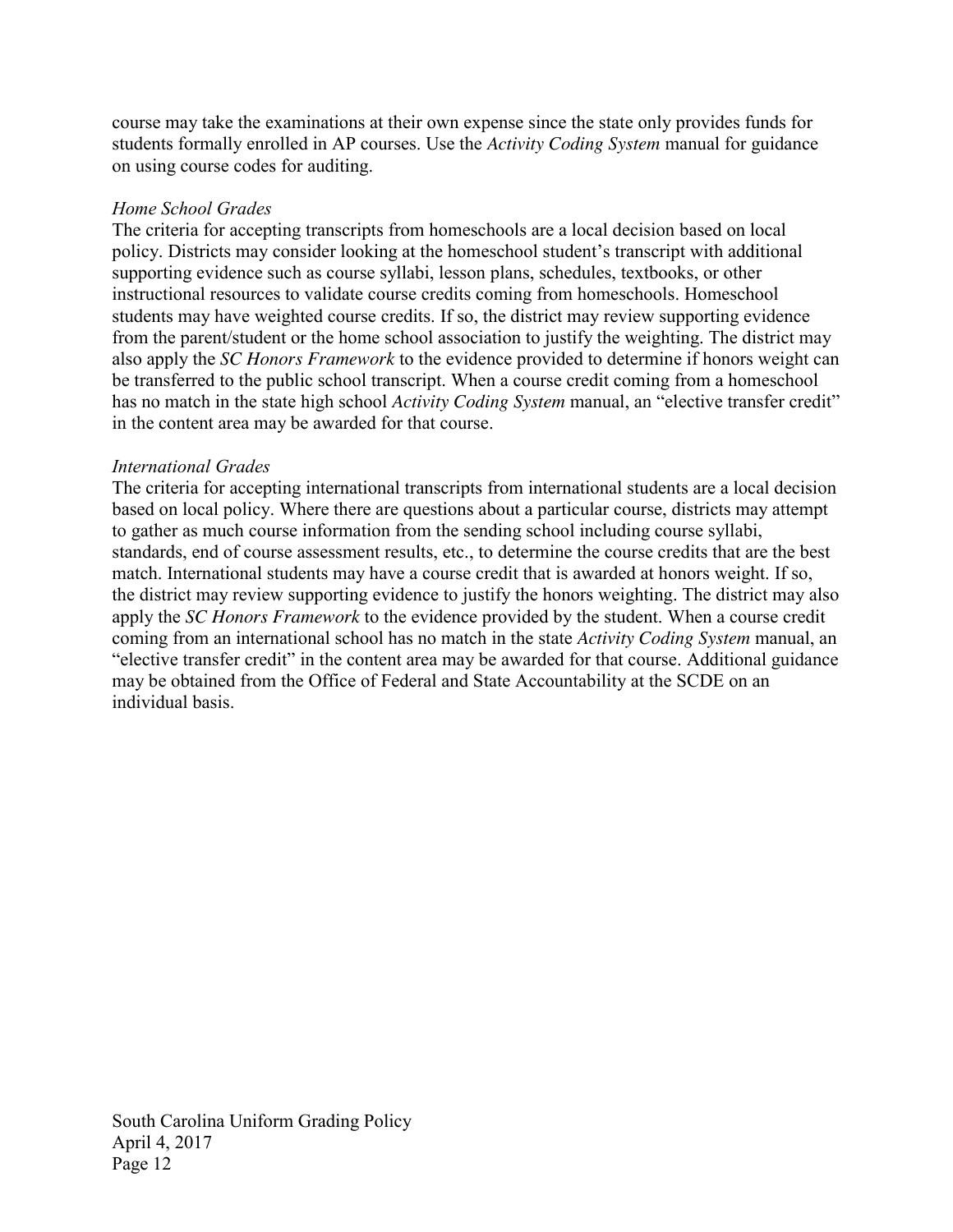# **Withdrawing from a Course**

With the first day of enrollment in the course as the baseline, students who withdraw from a course within three days in a 45 day course, five days in a 90 day course, or ten days in a 180 day course will do so without penalty.

The three-, five-, and ten–day limitations for withdrawing from a course without penalty do not apply to course or course-level changes approved by the administration of a school. Students who withdraw from a course with administrative approval will be given a WP for the course. Students who withdraw from a course after the specified time of three days for a 45 day course, five days in a 90 day course, or ten days in a 180 day course without administrative approval, shall be assigned a WF, and the F (as a 50) will be calculated in the students overall grade point average. Withdrawal limitations for distance learning, dual credit, and virtual courses will be established by local districts in conjunction with partner institutions of higher education and VirtualSC enrollment and withdrawal deadlines.

Students who drop out of school or are expelled after the allowed period for withdrawal but before the end of the grading period will be assigned grades in accordance with the following polices:

- The student will receive a WP if he or she was passing the course. The grade of WP will carry no earned units of credit and no quality points to be factored into the student's GPA.
- The student will receive a WF if he or she was failing the course. The grade of WF will carry no earned units of credit but will be factored into the student's GPA as a 50.

# *Excessive Absences (Failure due to Absences)*

As noted in Regulation 43-274VII(B), students with absences may make up work or demonstrate proficiency as determined by the local school district. The local school board shall develop policy on the body of evidence that is acceptable to demonstrate proficiency without requiring the student to make up seat time. If a grade of FA is assigned, it will carry no earned CP units but will be factored into the student's GPA as a 50.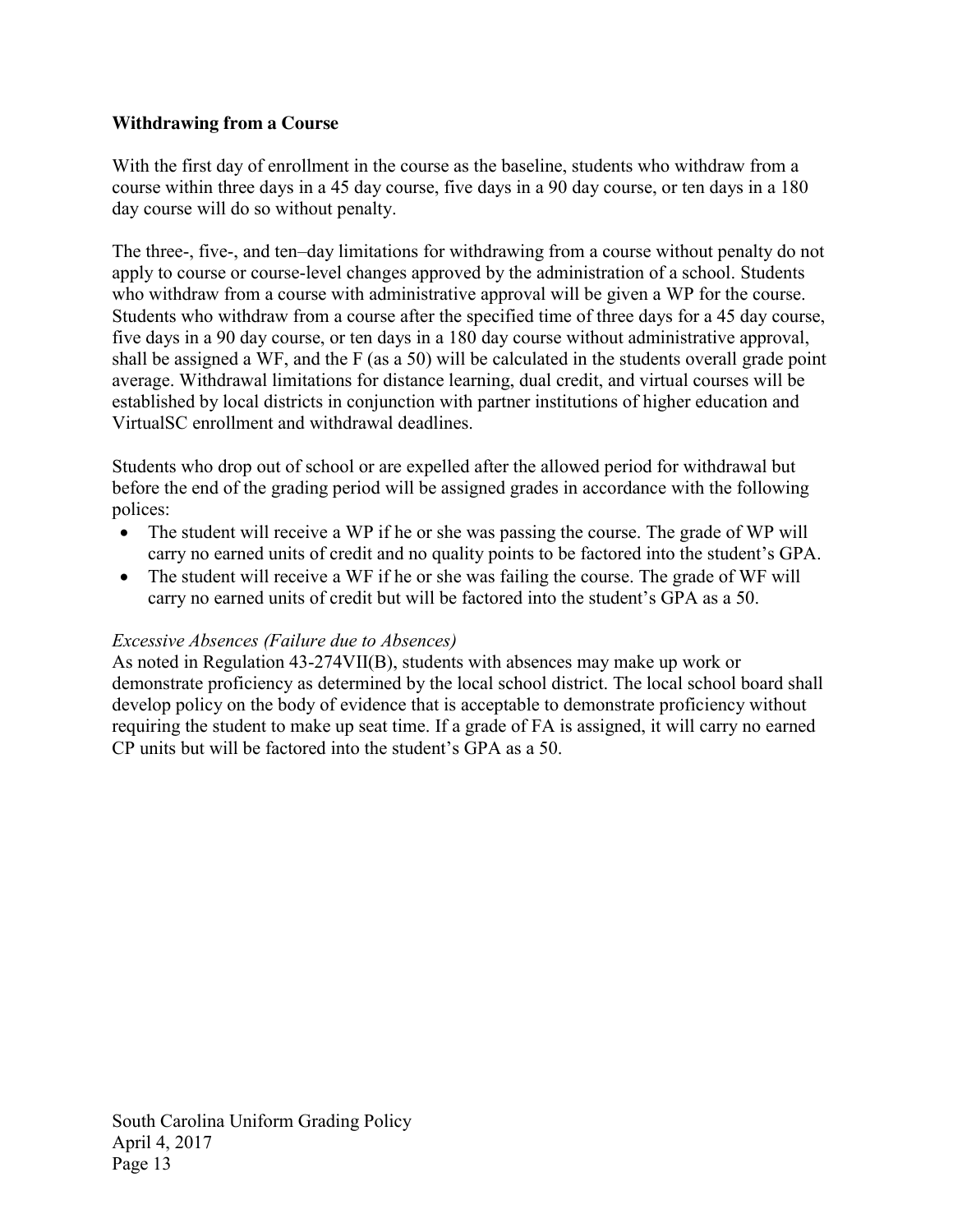# **Retaking a Course**

Students in grades nine through twelve may retake a course at the same level of difficulty if they have earned a D or an F in that course. Districts may extend the policy to allow students making any grade to retake any course per local board decision. Retaking the course means that the student completes the entire course again (not a subset of the course such as through credit or content recovery). If the course being retaken has an EOCEP, the EOCEP must be retaken. The student's transcript will reflect both course instances. Only one course attempt and the highest grade earned for the course will be calculated in the GPA.

A student who has taken a course for a unit of high school credit prior to his or her ninth grade year may retake that course regardless of the grade he or she has earned. A student who retakes a high school credit course from middle school must complete it before the beginning of the second year of high school. A student in grades nine through twelve, must retake a course by the end of the next school year or before the next sequential course (whichever comes first).

In such a case, only the highest grade will be used in figuring the student's GPA. The student may not retake the course if the course being replaced has been used as a prerequisite for enrollment in a subsequent course; i.e., a student may not retake Algebra 1 after having earned credit for a higher level mathematics course (Geometry, Algebra 2).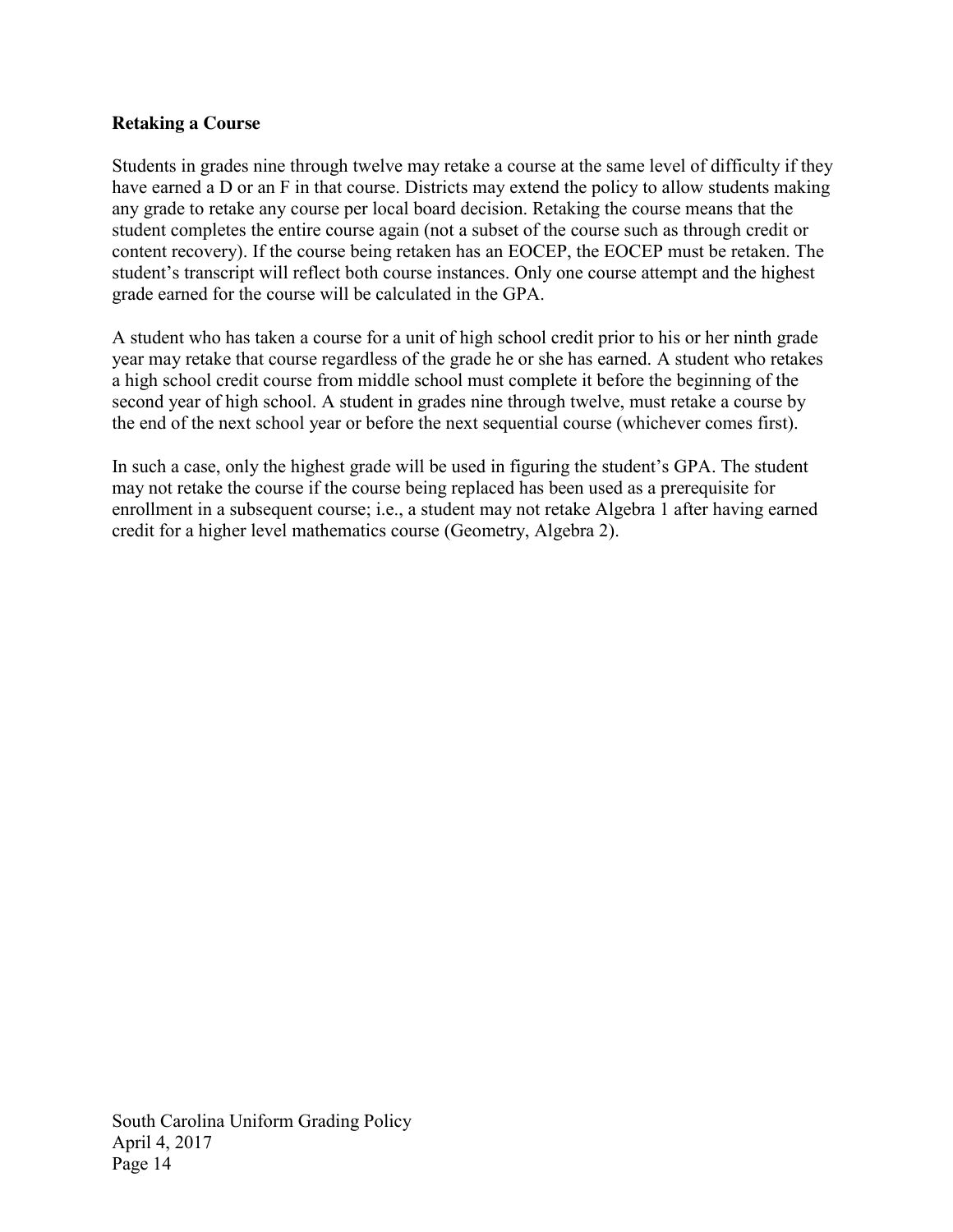# **Credit Recovery Courses**

# *Definition*

Credit recovery is defined as a course-specific, skill-based learning opportunity for students who have previously failed to master content or skills required to receive credit. The term "Credit Recovery" refers to a block of instruction that is less than the entirety of the course. Credit Recovery targets specific components or a subset of the standards to address deficiencies necessary for student proficiency in the overall course.

#### *Rules and Procedures*

Districts that provide Credit Recovery shall develop and implement a Credit Recovery board policy that includes rules, regulations, and processes. The rules, regulations, and processes shall be available to faculty, students, and parents/guardians. At a minimum, district polices must address the following areas:

1) Admission to and removal from the Credit Recovery Program:

- a. Districts shall establish an application process that requires consent of parent or guardian;
- b. Districts shall establish minimum criteria to determine eligibility for participation in the Credit Recovery Program;
- c. Districts shall determine the number of Credit Recovery courses that a student can take at one time, in the course of a school year, or during grades nine through twelve; and
- d. Districts shall determine the length of time for a Credit Recovery course. In general, the length of a credit recovery course should be based on the content and skills that a student needs to master. Credit Recovery courses taken during semester one or two must be completed within one academic school year. Credit Recovery courses taken in a summer session must be completed by August 15 to count in the current academic year for seniors only. All other grade levels taking a credit recovery course in the summer may extend past August 15, but the course credit will be recorded in the next academic school year by the day of graduation to count during the spring graduation.
- 2) Instructional methodology used in the Credit Recovery Program:
	- a. Districts shall determine and evaluate the alignment of instructional methodology and materials used for the credit recovery (i.e., online program, VirtualSC, direct instruction, computer assisted instruction, etc.) to the state standards; and
	- b. Districts shall provide professional development for teachers and facilitators involved with the Credit Recovery Program.
- 3) Content and Curriculum:
	- a. Credit recovery curriculum shall be based on South Carolina standards for all courses; and
	- b. Credit recovery curriculum shall be aligned across courses within a district.

#### *Grades*

Districts are responsible for establishing specific procedures for evaluation of student progress and determining grades. For transcribing the final grade in a credit recovery course, the following procedures shall be followed: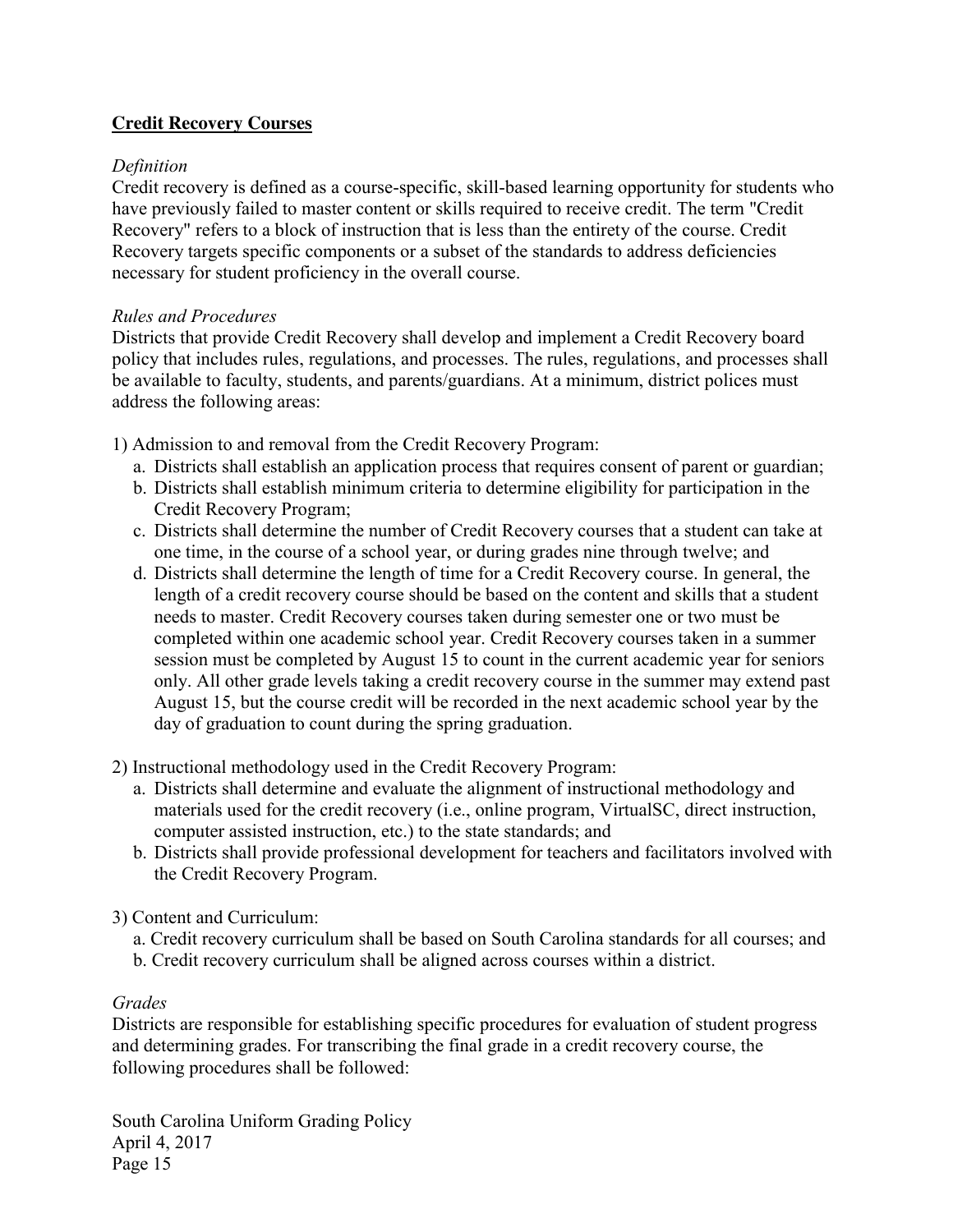- 1) The original failing grade will remain on the transcript but will be marked to not count in the GPA calculation if the student recovers the credit successfully.
- 2) A new course starting with the appropriate activity code, grades scale designation, and unit marker will be entered on the student record (i.e., 3024CRCW English 1-CR.) The new credit recovery course will be marked "CR" at the end of the course title in the student information system.
- 3) If a student passes the credit recovery course with a 60 or higher, the passing grade will be transcribed to the numeric grade equivalent to the GPA quality points of the student's cumulative GPA at the time they complete the credit recovery course. For example, if the student's cumulative GPA with the failing course grade included is 2.72, then the quality points applied to the "P" in the credit recovery course will be 2.72 or a grade of 77. If the student's cumulative GPA is an "F," then the grade entered for passing the credit recovery course is the lowest passing grade (60).
- 4) A student wishing to modify his or her GPA shall repeat the full course for credit and not seek a credit recovery solution.

# *Cost*

Credit recovery courses taught through VirtualSC may be free to all students. Local board approved credit recovery programs may have a nominal fee that meets the requirements of the South Carolina statute on fees.

# *Credit Recovery Courses with EOCEPs*

Students who are enrolled in courses requiring state end-of-course examinations must take the examinations and fulfill all requirements outlined in Regulation 43-262. Students will be allowed to take the examination only once, at the end of the regular course duration and not at the end of an extended period granted through the credit recovery option.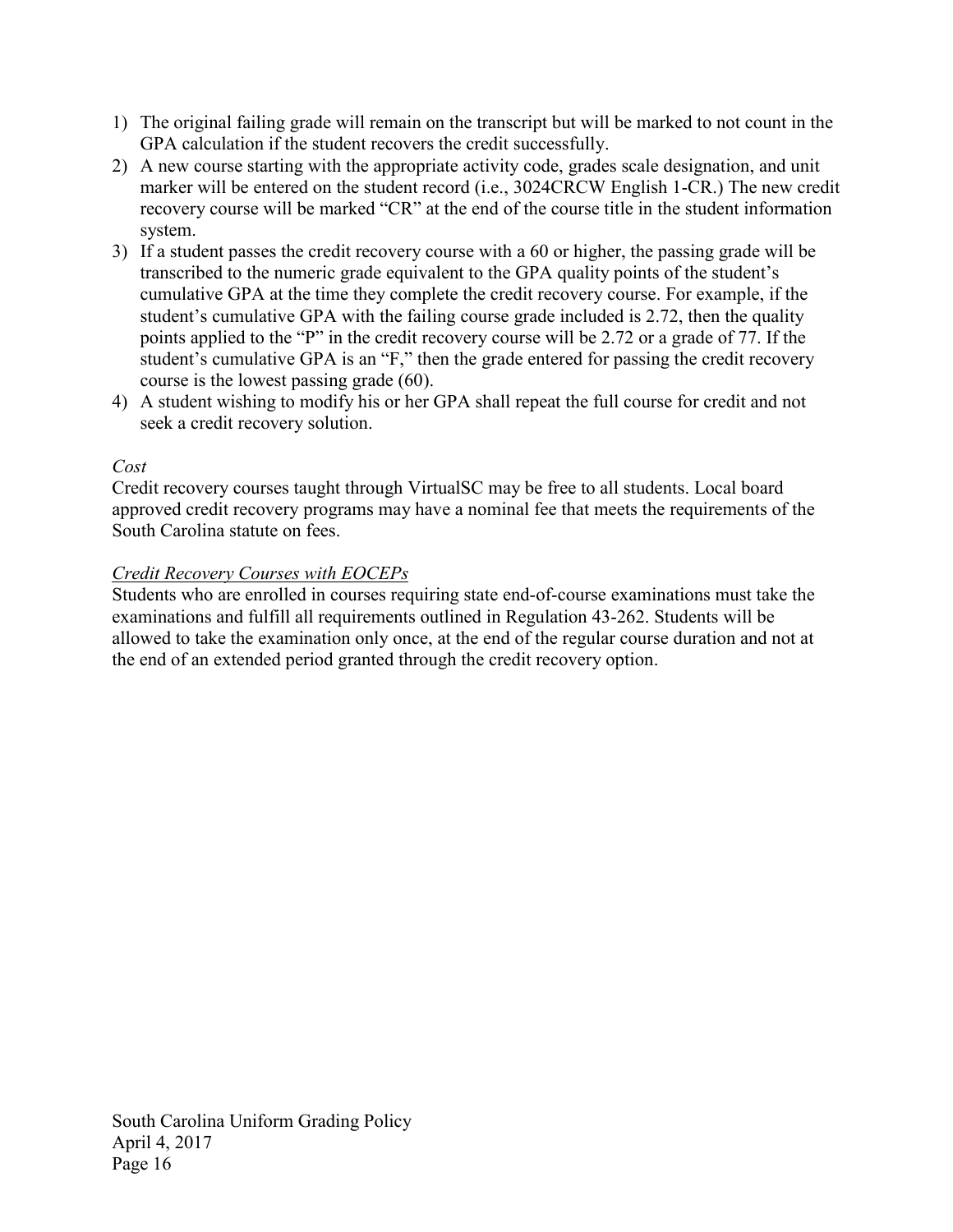# **Content Recovery**

# *Definition*

Content recovery is defined as a course-specific, skill-based learning opportunity for students who are still enrolled in the course with the original teacher of record assigned by the school. Content recovery allows students to retake a subset of the course including a single unit, more than one unit, or supplemental assignments/activities assigned and approved by a certified teacher as needed for student mastery of course content.

# *Rules and Procedures*

Districts that provide content recovery shall develop and implement a Content Recovery Program board policy and processes. The policy and processes shall be available to faculty, students, and parents/guardians. At a minimum, district polices must address the following areas:

- 1) Admission to and removal from the Content Recovery Program:
	- a. District shall establish minimum criteria to determine eligibility for participation in the Content Recovery Program;
	- b. District shall determine the number of content recovery opportunities that a student can take at one time or in the course of a school year;
	- c. District will communicate content recovery opportunities with faculty, parents, and students; and
	- d. District shall determine the length of time for content recovery. Since this opportunity occurs during the student's enrollment in the course with his/her teacher of record, conclusion of the content recovery units should occur as close to the end of the course as possible.

# *Grades*

Upon satisfactory completion of all assigned work within the time allowed, the certified teacher shall include the recovered work into the final grade to arrive at a new grade for the course based on the district's policy. The district's policy will also determine who has the authority to make the final grade change (i.e., the teacher of record, a certified school counselor, or the school registrar).

# *Cost*

Local board approved content recovery programs may have fees in accordance with state statutory requirements for matriculation and incidental fees (must take into account ability to pay, must be minimum reasonable, must not be charged to students eligible for free lunches, and must be reduced pro rata for students eligible for reduced-price lunches). S.C. Code § 59-19- 90(8).